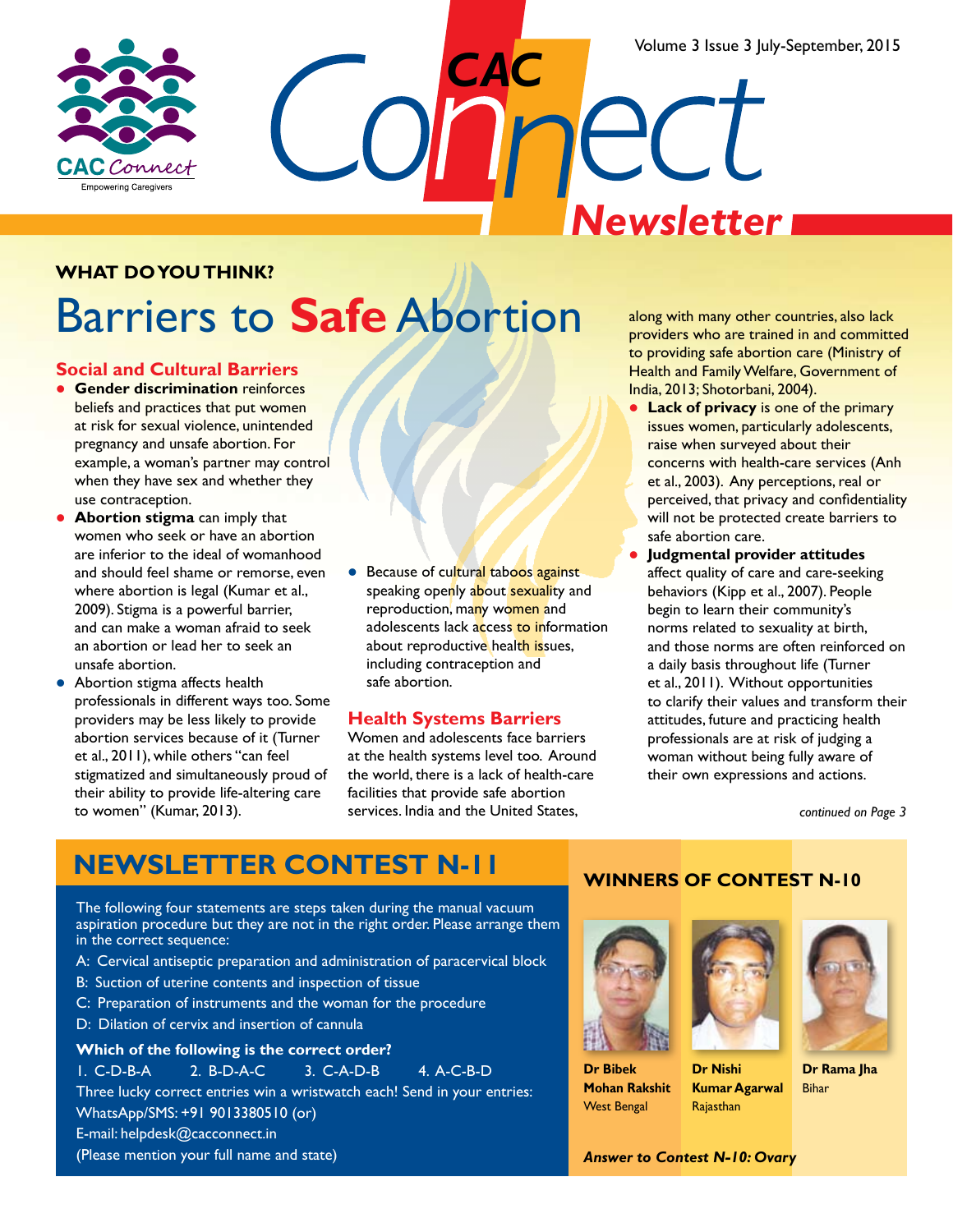## **Providers Speak:** Perspectives from **Maharashtra**

**In each of the upcoming CAC Connect newsletters we will be featuring stories and experiences of members from one particular state. For our next issue, we invite all our newly-trained members from Karnataka to write in about their experiences with CAC service provision. Entries can be emailed to us at helpdesk@cacconnect.in or given to your Ipas India representative.** 



**Dr Sanjay Bansode**

When we got selected for CAC trainings we wondered why the Government has called us for this particular training as we are ObGyns and are already providing MTPs. But after the training we realized that many of the issues related to safe abortion services are also new to us. The post-training follow-up of Ipas India made us realize how important this CAC issue is.

Earlier, before training, we never thought about the abortion scenario and maternal mortality as well as morbidity due to unsafe abortion. This training has improved our reporting knowledge. We can now provide abortion services with more sophisticated and safer methods such as MVA and MMA. This has also given a choice to abortionseeking women. Before the training, our institute was used to the D&C method for MTPs but we have now stopped doing D&Cs and have instructed all our residents to use these safer methods. Thanks to the CAC training and the Ipas India team.

I work in SDH Jawhar in Thane district. This is a tribal belt where doctors are not willing to stay long. In spite of the availability of medical services all over India, a few sectors of society are really deprived of health-care due to old social practices, wrong beliefs and social influences – Jawhar is the best example of this. With the help of various trainings received during my tenure, I am trying to serve this deprived community using my knowledge. The case mentioned below shows the impact of on-going, age-old, traditional quack remedies in the health-care system in rural India.



**Dr Bharat Mahale** 

A 28-year-old woman, fourth gravida, from the interior-most village of Jawhar (remote tribal taluka of Palghar district in Maharashtra) presented with a history of fever and foul smelling discharge per vaginum. On detailed history taking we found her story really shocking. After finding out about her pregnancy of two months, she decided to terminate it with the help of local quacks; she managed to use 'marking nut', also known as 'bibba' in the local language, its scientific name is Anacardiacium. Bibba belongs to the Anacardiaceae family of seeds. It acts as an irritant poison and is generally applied in juice form over the abdomen or external OS of the cervix. She used this remedy with the help of a Dai, which resulted in PV bleeding for two days. Assured of a complete abortion, she didn't seek any medical help, although the Primary Health Unit is only 10 minutes walking distance from her village. After the stoppage of bleeding, 8-10 days, she presented with high grade fever and foul smelling vaginal discharge. She was referred to Patangshaah Cottage Hospital Jawhar – FRU (Sub District Hospital) from Primary Health Centre – Sakharshet. She was in septic shock with raised temperature, tachycardia and hypotension. After starting higher antibiotics coverage, MVA was performed for septic abortion under local anesthesia to remove the retained

products of conception. Post-procedure, IV antibiotics were given for five days with IV fluids. The fever subsided

in 48 hours; the rest of the postoperative period was uneventful. The patient was discharged on oral antibiotics for five days and haematinics for one month. With the Cottage Hospital health team efforts, she went home in good health. I am really thankful for the CAC training that I received from Ipas India in collaboration with the Government of Maharashtra. It helped me prevent one maternal death.



*(Anacardiacium).*



*Side-effect of bibba application over the abdomen region. Bibba or marking nut*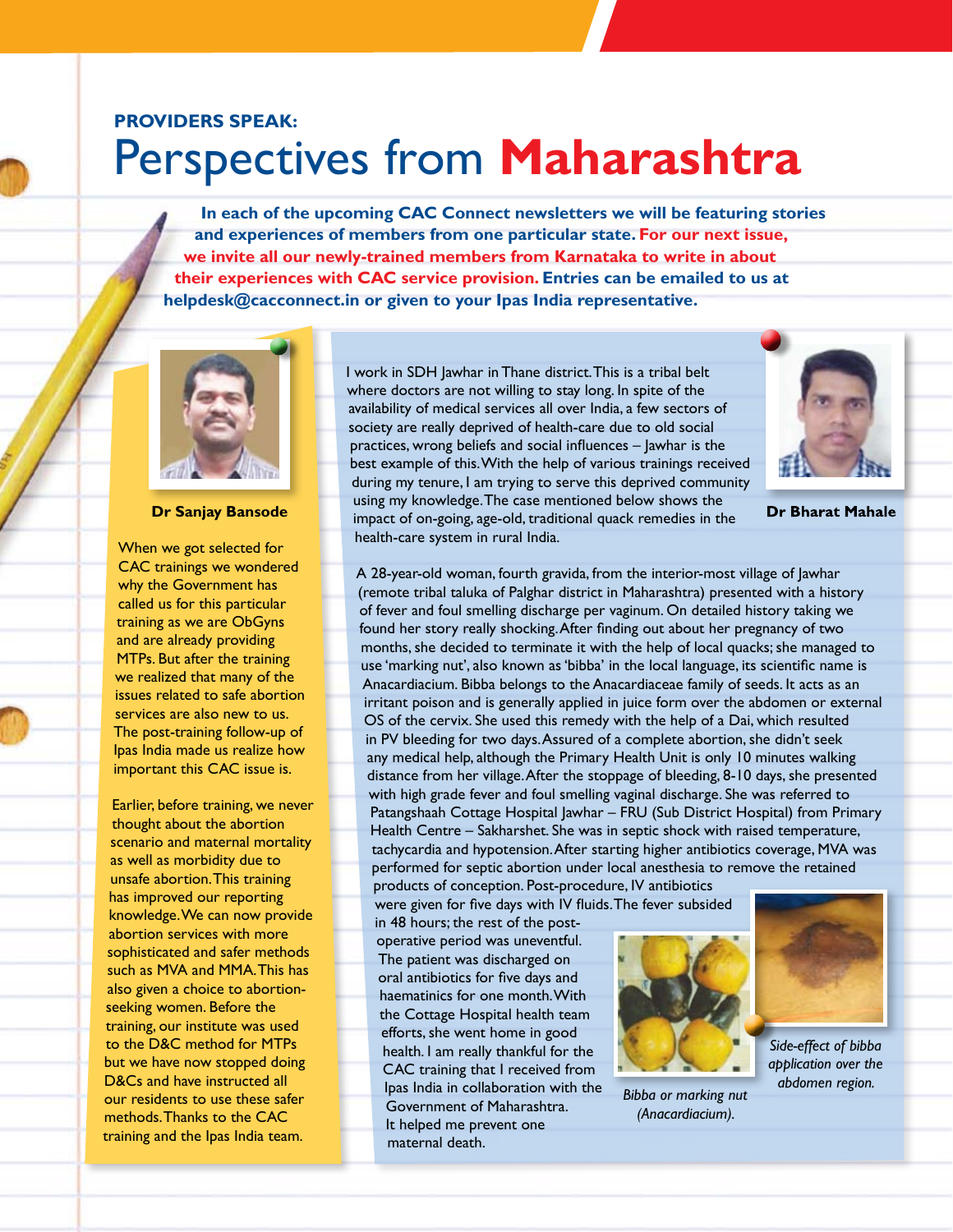#### Barriers to **Safe** Abortion

*continued from Page 1*

This may manifest itself in their body language or how they treat the woman. For example, a provider may not offer pain management as part of abortion services or charge higher fees from unmarried women or women who have had more than one abortion.

When medical colleges exclude abortion from their curricula, or the content taught is outdated, new health professionals graduate without adequate knowledge and skills in safe abortion care.

#### **The Bottom Line**

**•** Barriers such as pervasive abortion stigma and a lack of health-care facilities that offer safe services mean that women who seek to terminate

pregnancies may have no choice but to resort to unsafe abortion, even in settings where their circumstances fit the legal indications.

- Abortion care providers can help by implementing youth-friendly services and making necessary infrastructure changes to strengthen privacy and confidentiality for all clients.
- **•** Everyone, including community members and practicing health professionals, has a role to play in expanding access to safe abortion.

*Source:* Börjesson, E., Pedersen, K., & Villa Torres, L. (2014). Youth act for safe abortion: A training guide for future health professionals. Chapel Hill, NC: Ipas.

# Summer **Health** Tips





- **Protect your family from the sun** make sure you always apply a water-resistant sunscreen with at least SPF 15 and reapply the sunscreen every two hours.
- Stay indoors during peak hours avoid intense activities between 12:00 to 15:00 when the sun is very strong.
- $\bullet$  Dress according to the weather wear lightweight, light-colored clothing in breathable fabrics such as cotton. Don't forget to wear sunglasses to protect your eyes.
- Exeep the room cool when there is no power when the air outside is dry and cooler than the air inside, hang a damp sheet in an open window. Incoming breezes will be cooled by the evaporating water.
- $\bullet$  Make your own air conditioner put a bowl of ice cubes in front of a table fan for some instant relief.
- $\bullet$  Bathe before you sleep taking a quick bath before going to bed will help cool your body down and make you fall asleep easier.
- $\bullet$  Know your body's quick cooling spots cooling down your wrists, the insides of your elbows, back of your neck and feet can make your whole body feel better.

*Sources: American Heart Association; WebMD; Health World Online.*